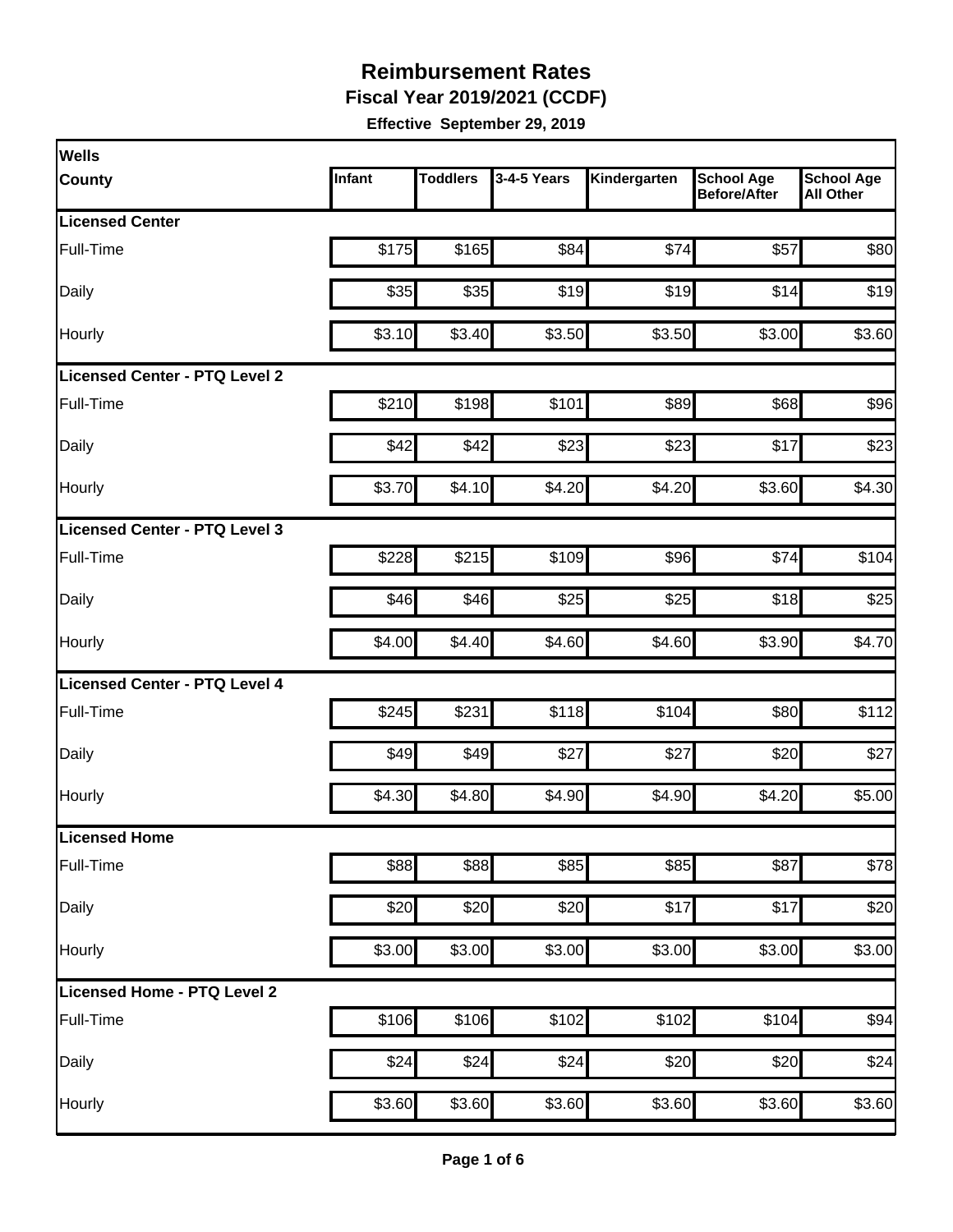**Fiscal Year 2019/2021 (CCDF)**

| <b>Wells</b>                             |        |                 |             |              |                                          |                                       |
|------------------------------------------|--------|-----------------|-------------|--------------|------------------------------------------|---------------------------------------|
| <b>County</b>                            | Infant | <b>Toddlers</b> | 3-4-5 Years | Kindergarten | <b>School Age</b><br><b>Before/After</b> | <b>School Age</b><br><b>All Other</b> |
| Licensed Home - PTQ Level 3              |        |                 |             |              |                                          |                                       |
| Full-Time                                | \$114  | \$114           | \$111       | \$111        | \$113                                    | \$101                                 |
| Daily                                    | \$26   | \$26            | \$26        | \$22         | \$22                                     | \$26                                  |
| Hourly                                   | \$3.90 | \$3.90          | \$3.90      | \$3.90       | \$3.90                                   | \$3.90                                |
| Licensed Home - PTQ Level 4              |        |                 |             |              |                                          |                                       |
| Full-Time                                | \$123  | \$123           | \$119       | \$119        | \$122                                    | \$109                                 |
| Daily                                    | \$28   | \$28            | \$28        | \$24         | \$24                                     | \$28                                  |
| Hourly                                   | \$4.20 | \$4.20          | \$4.20      | \$4.20       | \$4.20                                   | \$4.20                                |
| <b>Registered Ministry</b>               |        |                 |             |              |                                          |                                       |
| Full-Time                                | \$102  | \$88            | \$80        | \$74         | \$40                                     | \$80                                  |
| Daily                                    | \$21   | \$19            | \$19        | \$14         | \$14                                     | \$16                                  |
| Hourly                                   | \$3.10 | \$3.10          | \$2.70      | \$2.80       | \$2.10                                   | \$3.20                                |
| <b>Registered Ministry - PTQ Level 1</b> |        |                 |             |              |                                          |                                       |
| Full-Time                                | \$139  | \$127           | \$82        | \$74         | \$49                                     | \$80                                  |
| Daily                                    | \$28   | \$27            | \$19        | \$17         | \$14                                     | \$18                                  |
| Hourly                                   | \$3.10 | \$3.30          | \$3.10      | \$3.20       | \$2.60                                   | \$3.40                                |
| <b>Registered Ministry - PTQ Level 2</b> |        |                 |             |              |                                          |                                       |
| Full-Time                                | \$210  | \$198           | \$101       | \$89         | \$68                                     | \$96                                  |
| Daily                                    | \$42   | \$42            | \$23        | \$23         | \$17                                     | \$23                                  |
| Hourly                                   | \$3.70 | \$4.10          | \$4.20      | \$4.20       | \$3.60                                   | \$4.30                                |
| <b>Registered Ministry - PTQ Level 3</b> |        |                 |             |              |                                          |                                       |
| Full-Time                                | \$228  | \$215           | \$109       | \$96         | \$74                                     | \$104                                 |
| Daily                                    | \$46   | \$46            | \$25        | \$25         | \$18                                     | \$25                                  |
| Hourly                                   | \$4.00 | \$4.40          | \$4.60      | \$4.60       | \$3.90                                   | \$4.70                                |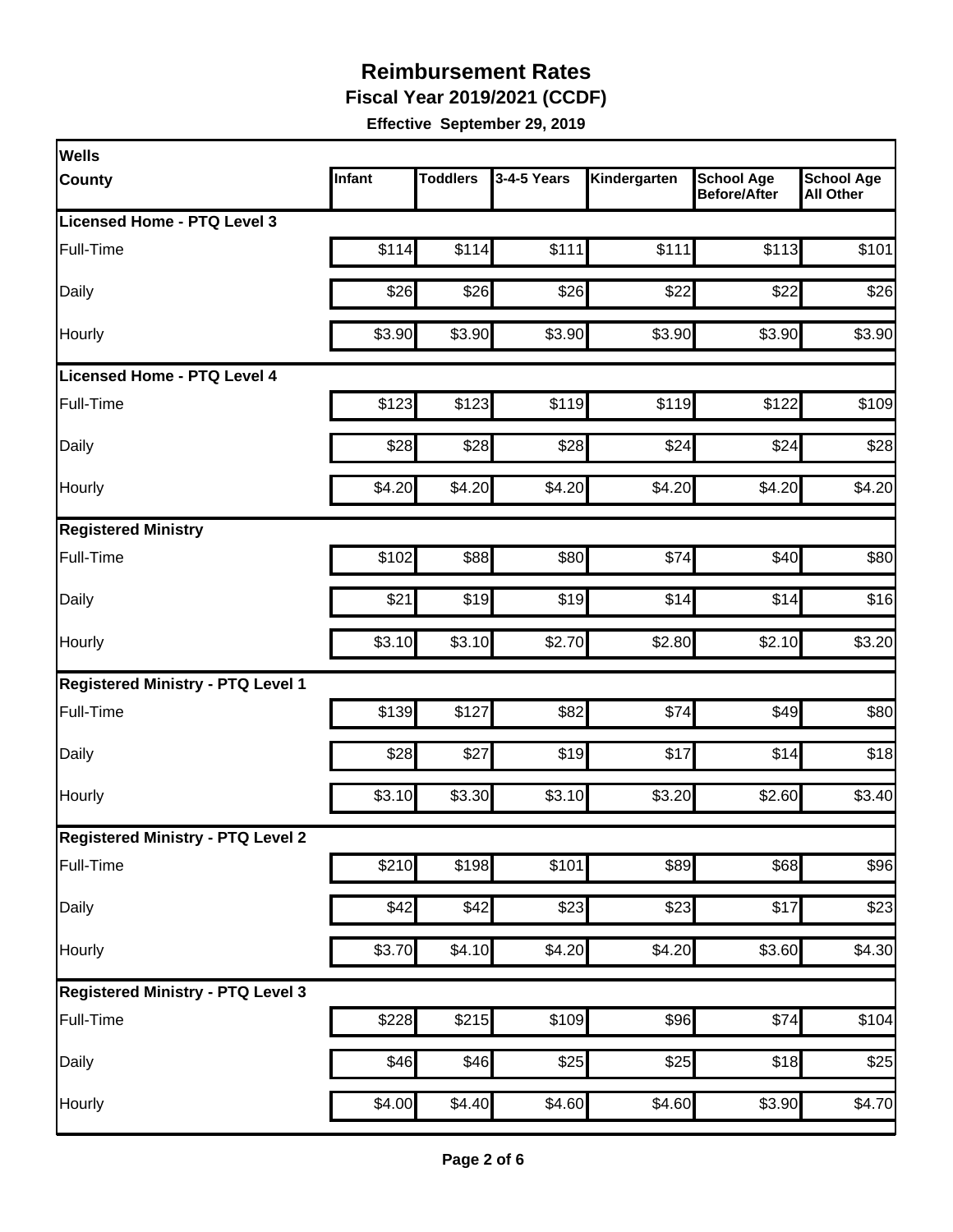**Fiscal Year 2019/2021 (CCDF)**

| <b>Wells</b>                             |        |                 |             |              |                                          |                                       |  |  |  |
|------------------------------------------|--------|-----------------|-------------|--------------|------------------------------------------|---------------------------------------|--|--|--|
| <b>County</b>                            | Infant | <b>Toddlers</b> | 3-4-5 Years | Kindergarten | <b>School Age</b><br><b>Before/After</b> | <b>School Age</b><br><b>All Other</b> |  |  |  |
| <b>Registered Ministry - PTQ Level 4</b> |        |                 |             |              |                                          |                                       |  |  |  |
| Full-Time                                | \$245  | \$231           | \$118       | \$104        | \$80                                     | \$112                                 |  |  |  |
| Daily                                    | \$49   | \$49            | \$27        | \$27         | \$20                                     | \$27                                  |  |  |  |
| Hourly                                   | \$4.30 | \$4.80          | \$4.90      | \$4.90       | \$4.20                                   | \$5.00                                |  |  |  |
| <b>Exempt Center</b>                     |        |                 |             |              |                                          |                                       |  |  |  |
| Full-Time                                | \$102  | \$88            | \$80        | \$74         | \$40                                     | \$80                                  |  |  |  |
| Daily                                    | \$21   | \$19            | \$19        | \$14         | \$14                                     | \$16                                  |  |  |  |
| Hourly                                   | \$3.10 | \$3.10          | \$2.70      | \$2.80       | \$2.10                                   | \$3.20                                |  |  |  |
| <b>Accredited Exempt Center</b>          |        |                 |             |              |                                          |                                       |  |  |  |
| Full-Time                                | \$120  | \$100           | \$92        | \$81         | \$61                                     | \$88                                  |  |  |  |
| Daily                                    | \$24   | \$22            | \$21        | \$21         | \$15                                     | \$21                                  |  |  |  |
| Hourly                                   | \$3.40 | \$3.70          | \$3.90      | \$3.90       | \$3.30                                   | \$4.00                                |  |  |  |
| <b>Exempt Home</b>                       |        |                 |             |              |                                          |                                       |  |  |  |
| Full-Time                                | \$67   | \$67            | \$67        | \$67         | \$43                                     | \$67                                  |  |  |  |
| Daily                                    | \$15   | \$15            | \$14        | \$14         | $\frac{1}{2}$                            | \$14                                  |  |  |  |
| Hourly                                   | \$2.70 | \$2.70          | \$2.20      | \$2.40       | \$2.10                                   | \$2.10                                |  |  |  |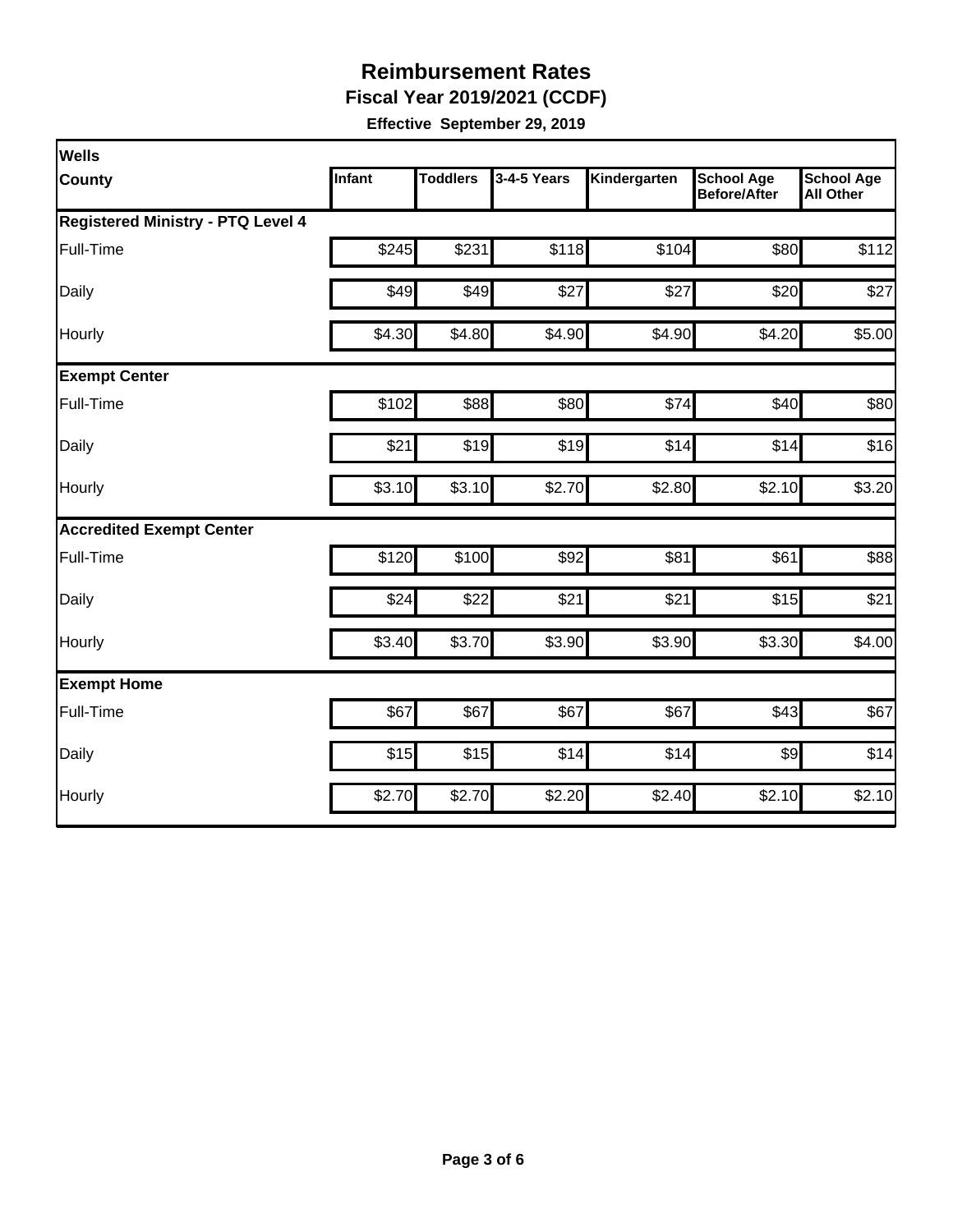**School Year 2019/2021 (OMW Pre-K)**

| <b>Wells</b>                  |        |                 |             |              |                                   |                         |
|-------------------------------|--------|-----------------|-------------|--------------|-----------------------------------|-------------------------|
| <b>County</b>                 | Infant | <b>Toddlers</b> | 3-4-5 Years | Kindergarten | <b>School Age</b><br>Before/After | School Age<br>All Other |
| Licensed Center - PTQ Level 3 |        |                 |             |              |                                   |                         |
| Full-Time                     |        |                 | \$119.90    |              |                                   |                         |
| Daily                         |        |                 |             |              |                                   |                         |
| Hourly                        |        |                 |             |              |                                   |                         |
| Licensed Center - PTQ Level 4 |        |                 |             |              |                                   |                         |
| Full-Time                     |        |                 | \$129.80    |              |                                   |                         |
| Daily                         |        |                 |             |              |                                   |                         |
| Hourly                        |        |                 |             |              |                                   |                         |
| Licensed Home - PTQ Level 3   |        |                 |             |              |                                   |                         |
| Full-Time                     |        |                 | \$122.10    |              |                                   |                         |
| Daily                         |        |                 |             |              |                                   |                         |
| Hourly                        |        |                 |             |              |                                   |                         |
| Licensed Home - PTQ Level 4   |        |                 |             |              |                                   |                         |
| Full-Time                     |        |                 | \$130.90    |              |                                   |                         |
| Daily                         |        |                 |             |              |                                   |                         |
| Hourly                        |        |                 |             |              |                                   |                         |
| VCP Ministry - PTQ Level 0    |        |                 |             |              |                                   |                         |
| Full-Time                     |        |                 | \$88.00     |              |                                   |                         |
| Daily                         |        |                 |             |              |                                   |                         |
| Hourly                        |        |                 |             |              |                                   |                         |
| VCP Ministry - PTQ Level 3    |        |                 |             |              |                                   |                         |
| Full-Time                     |        |                 | \$119.90    |              |                                   |                         |
| Daily                         |        |                 |             |              |                                   |                         |
| Hourly                        |        |                 |             |              |                                   |                         |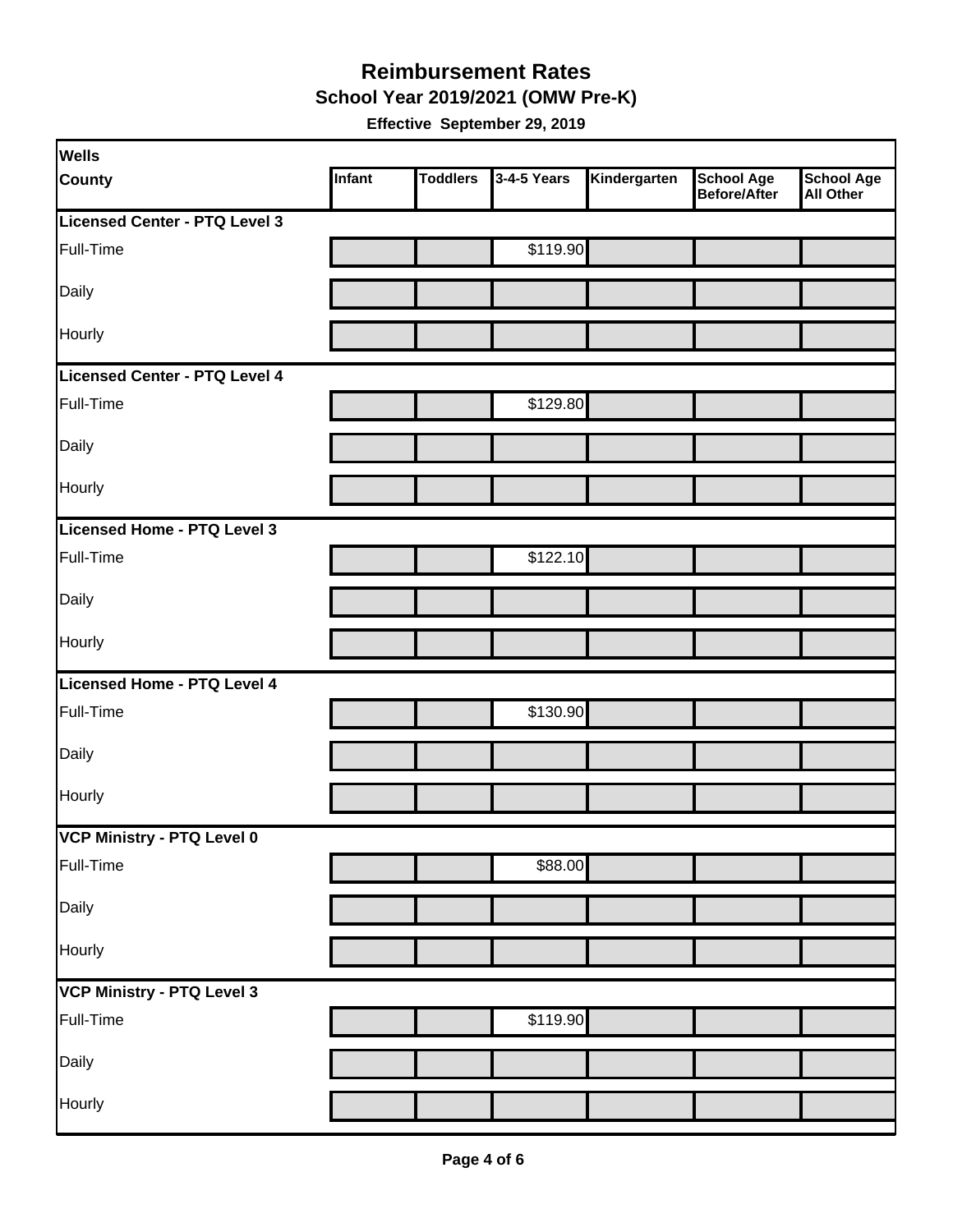**School Year 2019/2021 (OMW Pre-K)**

| <b>Wells</b>                            |               |                 |             |              |                                   |                                       |  |  |
|-----------------------------------------|---------------|-----------------|-------------|--------------|-----------------------------------|---------------------------------------|--|--|
| <b>County</b>                           | <b>Infant</b> | <b>Toddlers</b> | 3-4-5 Years | Kindergarten | <b>School Age</b><br>Before/After | <b>School Age</b><br><b>All Other</b> |  |  |
| <b>VCP Ministry - PTQ Level 4</b>       |               |                 |             |              |                                   |                                       |  |  |
| Full-Time                               |               |                 | \$129.80    |              |                                   |                                       |  |  |
| Daily                                   |               |                 |             |              |                                   |                                       |  |  |
| Hourly                                  |               |                 |             |              |                                   |                                       |  |  |
| Private Accredited School - PTQ Level 0 |               |                 |             |              |                                   |                                       |  |  |
| Full-Time                               |               |                 | \$92.40     |              |                                   |                                       |  |  |
| Daily                                   |               |                 |             |              |                                   |                                       |  |  |
| Hourly                                  |               |                 |             |              |                                   |                                       |  |  |
| Private Accredited School - PTQ Level 1 |               |                 |             |              |                                   |                                       |  |  |
| Full-Time                               |               |                 | \$92.40     |              |                                   |                                       |  |  |
| Daily                                   |               |                 |             |              |                                   |                                       |  |  |
| Hourly                                  |               |                 |             |              |                                   |                                       |  |  |
| Private Accredited School - PTQ Level 2 |               |                 |             |              |                                   |                                       |  |  |
| Full-Time                               |               |                 | \$111.10    |              |                                   |                                       |  |  |
| Daily                                   |               |                 |             |              |                                   |                                       |  |  |
| Hourly                                  |               |                 |             |              |                                   |                                       |  |  |
| Private Accredited School - PTQ Level 3 |               |                 |             |              |                                   |                                       |  |  |
| Full-Time                               |               |                 | \$119.90    |              |                                   |                                       |  |  |
| Daily                                   |               |                 |             |              |                                   |                                       |  |  |
| Hourly                                  |               |                 |             |              |                                   |                                       |  |  |
| Private Accredited School - PTQ Level 4 |               |                 |             |              |                                   |                                       |  |  |
| Full-Time                               |               |                 | \$129.80    |              |                                   |                                       |  |  |
| Daily                                   |               |                 |             |              |                                   |                                       |  |  |
| Hourly                                  |               |                 |             |              |                                   |                                       |  |  |